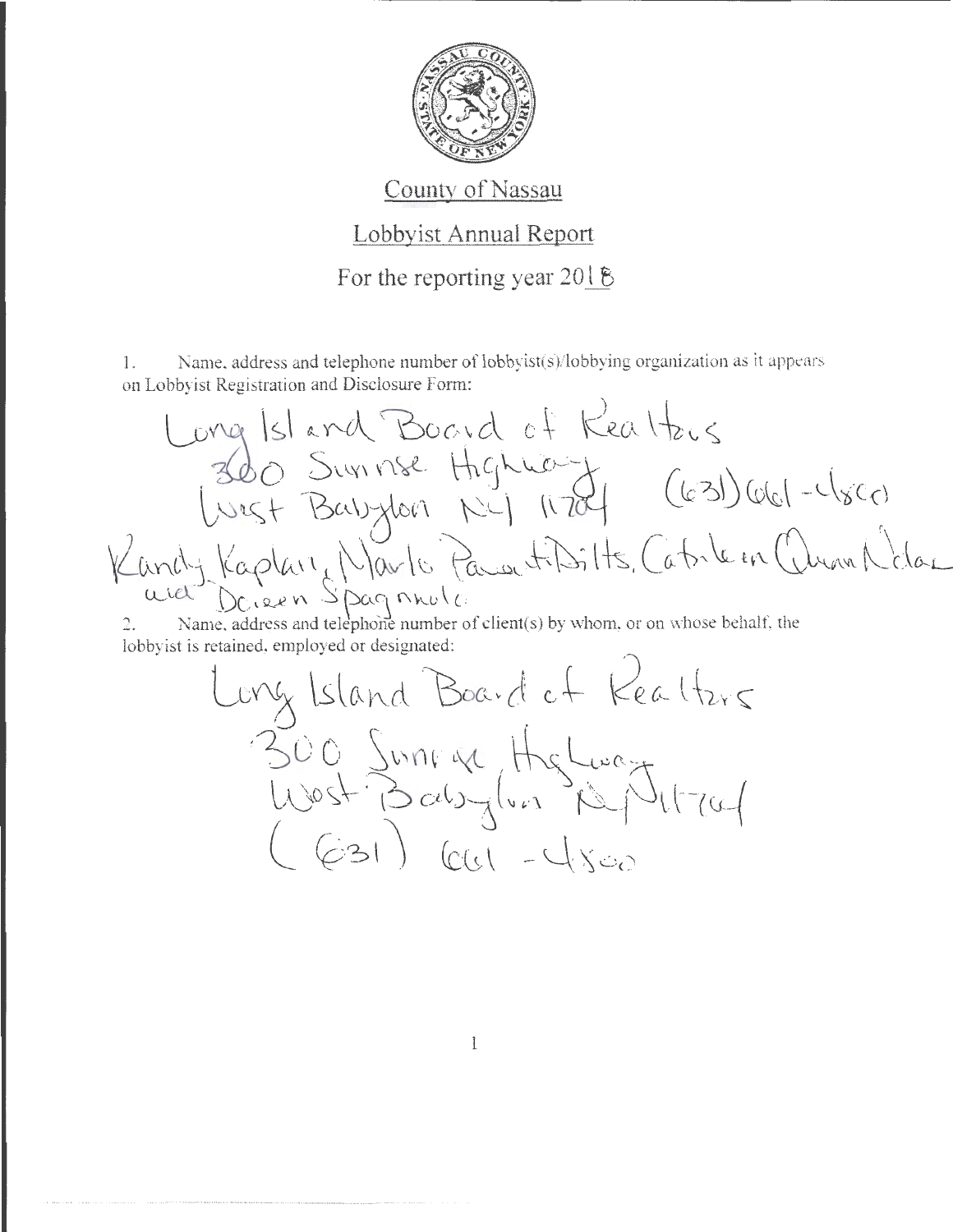3. A description of the subject or subjects on which each lobby ist retained, employed or designated by such client has lobbied:

Real estate Related issues incl: transpacez<br>+ Fair hasi y in the burgy & selling phoeos of Co-ops, Mortgage introet de duction true homebuyers sangs account Insurance, Mortgage recording tees, and annual ounty budget

 $4.$ Names of the persons and agencies before which such lobbyist has lobbied: sovernor of teges lative, Queens borgund EC Connel, Nassau & Scottak Heutive of Legislating, Nassan & Suffolk sperisor & Connais), villages & cities townsl. So  $QQ$ 

 $5.$ List below amounts for any compensation paid or owed to the lobbyist during the prior year for the purposes of lobbying. Such amounts shall be detailed as to amount, to whom paid and for what purpose.

Amount Details  $04K$ <u>tok</u> veents d  $dV$ act leen \*Mpec56 NN )  $\alpha$ 

 $\overline{2}$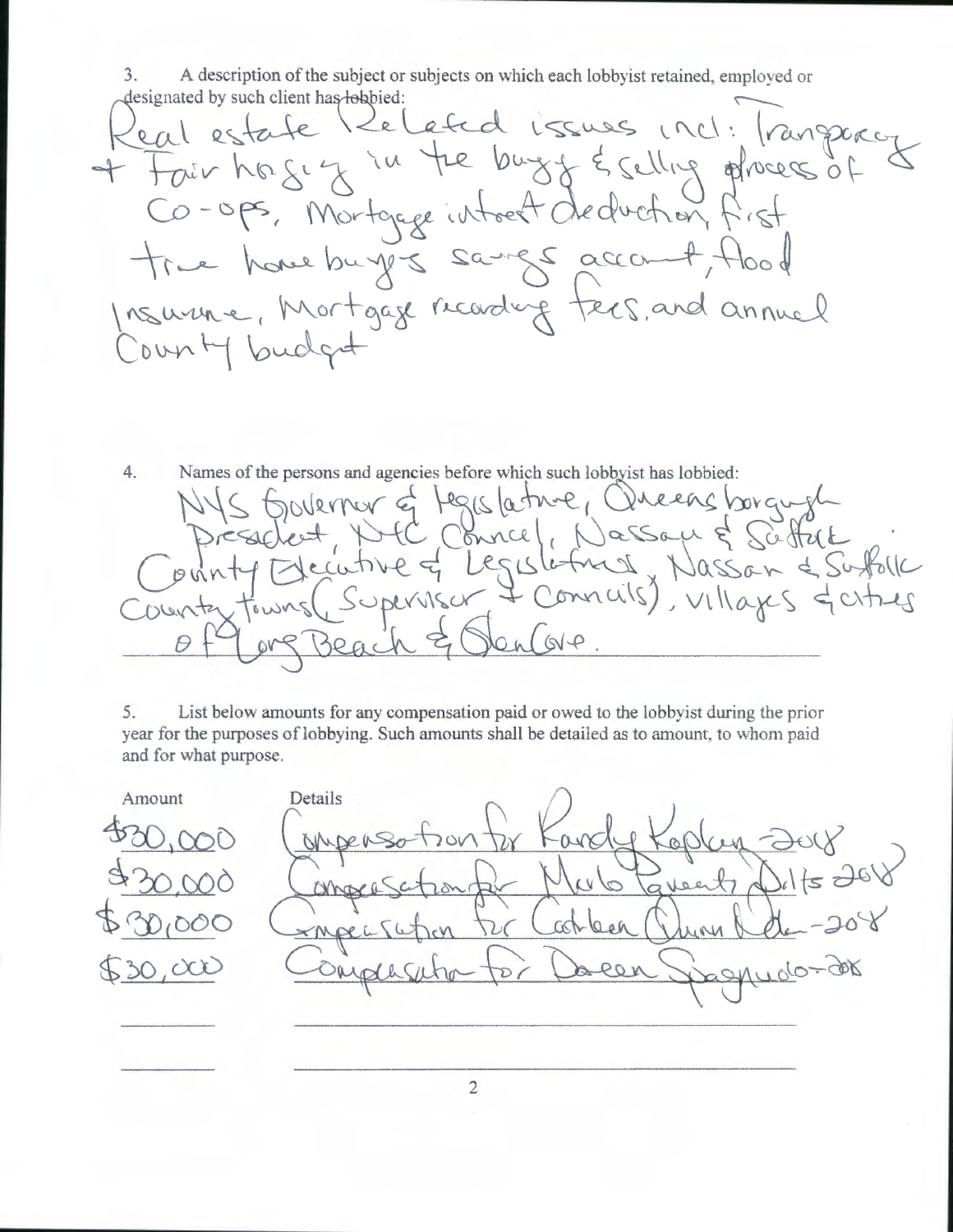| The responsibility of the following development of a considered specifical construction and the property of        |                                                                                                                                                                                                                               |
|--------------------------------------------------------------------------------------------------------------------|-------------------------------------------------------------------------------------------------------------------------------------------------------------------------------------------------------------------------------|
|                                                                                                                    |                                                                                                                                                                                                                               |
| APARAMAN AN AN INFORMATION CONSULTATION CONTINUES IN A WARRANT COMMUNIST                                           | The Company of the Company of the Company of the Company of the Company of the Company of the Company of the Company of the Company of the Company of the Company of the Company of the Company of the Company of the Company |
| The fight of generalization in the control of the fight final defined and a second in the transporter of the fight |                                                                                                                                                                                                                               |
|                                                                                                                    |                                                                                                                                                                                                                               |

6. List below the cumulative total amounts earned for lobbying throughout the year:  $$ 120,000$ 

7. List below the expenses incurred or expensed by lobbyist for the purpose of lobbying:

| Amount | Details                                                                                                             |
|--------|---------------------------------------------------------------------------------------------------------------------|
|        | N/A                                                                                                                 |
|        |                                                                                                                     |
|        |                                                                                                                     |
|        | .<br>International companies with the text of the sense and a construction of<br>------------------                 |
|        |                                                                                                                     |
|        |                                                                                                                     |
|        |                                                                                                                     |
|        |                                                                                                                     |
|        |                                                                                                                     |
|        |                                                                                                                     |
|        | .<br>Additionalists vanamentalisticische Petrikolohisticische Petrikolohisticische Afrikalistici Vermingel i Egelän |
|        |                                                                                                                     |
|        |                                                                                                                     |